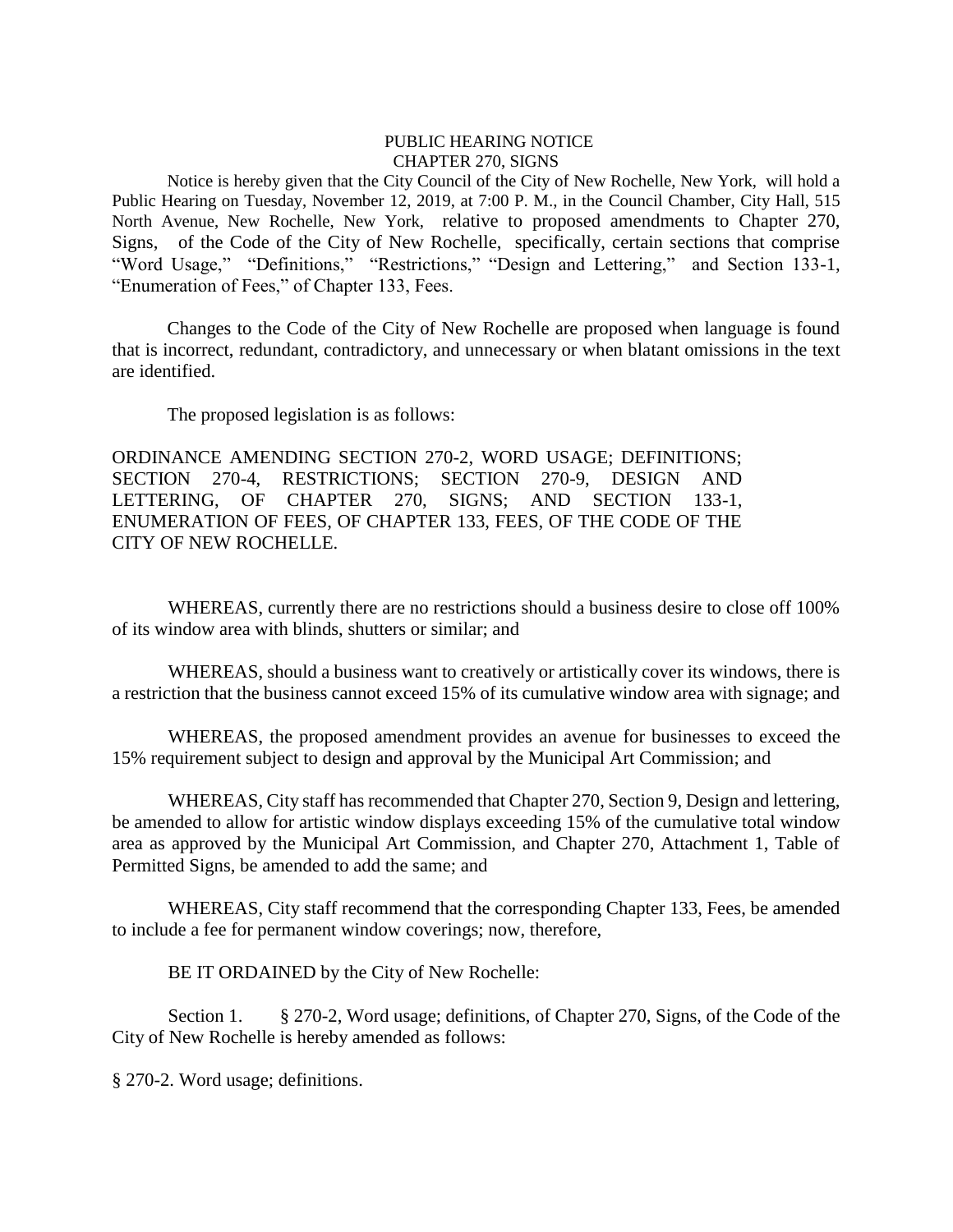A. Customary meaning. Except where specifically defined herein, all words used in this chapter shall carry their customary meanings. Words used in the present tense include the future, the plural includes the singular and the singular includes the plural. The work "shall" is intended to be mandatory.

## [**WINDOW SIGN**]

[A sign visible from a sidewalk, street or other public place, affixed or painted on glass or other window material, or located inside within two feet of the window, but not including graphics in connection with customary window display of products.]

## **WINDOW COVERING**

An artistic or graphical advertising, visible from a sidewalk, street or other public place, affixed or painted on glass or other window material and as approved by the Municipal Art Commission.

Section 2. § 270-4, Restrictions, of Chapter 270, Signs, of the Code of the City of New Rochelle is hereby amended as follows:

§ 270-4. Restrictions.

I. No sign shall be painted, attached, pasted, covered, wrapped or applied directly onto the exterior of a building or structure except as approved by the Municipal Art Commission.

Section 3. § 270-9, Design and lettering, of Chapter 270, Signs, of the Code of the City of New Rochelle is hereby amended as follows:

§ 270-9. Design and lettering.

C. Permanent and/or temporary signs on windows and doors, including window coverings, shall have letters no larger than 12 inches in height nor occupy more than 15% cumulatively of the total area of windows and doors. Temporary signs on windows and doors shall not require a permit if they do not occupy more than 15% cumulatively of the total area of windows and doors. The fifteen-percent computation shall be based on any window and door areas inside of decorative borders, if any. Permanent signs on windows and doors occupying over 15% of the total area of windows and doors shall require permits and approval from the Municipal Arts Commission. Area should be measured inside of decorative border.

Section 4. Section 133-1, Enumeration of fees, is hereby amended as follows:

§ 133-1. Enumeration of fees.

The following schedule of fees is hereby established with respect to licenses, permits, registrations, documents and activities required or regulated under the provisions of various chapters of the Code of the City of New Rochelle. Specific requirements and regulations for the following shall be as